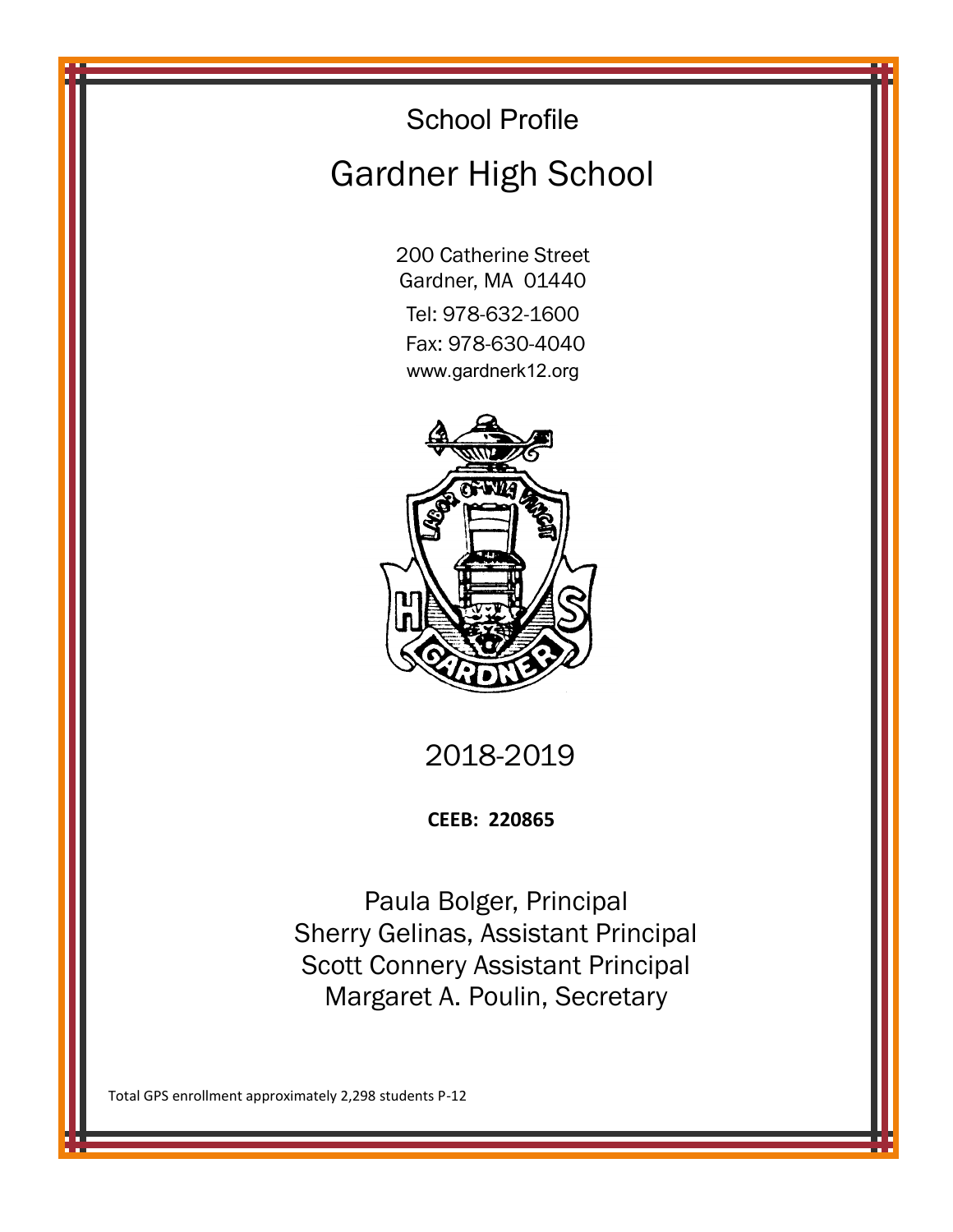# **Guidance Department:**

Telephone: 978-630-4066 / Fax: 978-630-4040

| Monique M. LeBlanc, Counselor Gr. 9                 | 1501 |  |
|-----------------------------------------------------|------|--|
| Judy A. Mack, Counselor Gr. 10-12 (A-J)             | 1502 |  |
| Karen M. McCrillis, Counselor Gr. 8                 | 1503 |  |
| Melissa M. Chisholm, Counselor Gr. 10-12 (K-Z) 1504 |      |  |
| Debra A. LeBlanc, Secretary                         | 1505 |  |

# **Community:**

Gardner is a residential town, 60 miles west of Boston off Route 2 with a population of approximately 20,000. With 72% of our students qualifying for free and reduced lunch, the city is comprised mostly of economically mid to low income families.

Gardner boasts it has the largest of the surviving [big](http://www.roadsideamerica.com/set/CIVIchair.html)  [chairs](http://www.roadsideamerica.com/set/CIVIchair.html) in New England, which is approximately 20 feet tall, as well as Mount Wachusett Community College, Heywood Hospital, Standard Chair, and beautiful Dunn Park.

# **School:**

Gardner High School , which serves Grades 8-12 offers a comprehensive program of elective and core courses to prepare students to meet the requirements of two-year, four-year, or technical educational institutions; to prepare students for entry-level jobs in the business community; and to prepare students to be contributing members of society.

We are accredited by NEASC and Massachusetts Department of Elementary and Secondary Education.

# **GHS Mission Statement:**

Gardner High School proivdes an enriched academic environment fostered through relevance, rigor, and relationships and ensures that each student learns at a high level**.**

# **GHS Enrollment:** 653 (As of Oct. 01, 2018)

| Grade 8        | $(2023)$ 150 |  |
|----------------|--------------|--|
| Freshman       | $(2022)$ 137 |  |
| Sophomores     | $(2021)$ 142 |  |
| <b>Juniors</b> | $(2020)$ 122 |  |
| <b>Seniors</b> | $(2019)$ 102 |  |
|                |              |  |

# **Future Plans: Class of 2017**

| Post -Secondary College (4 year) 47.3% |       |
|----------------------------------------|-------|
| College (2 year)                       | 41.9% |
| Military                               | 1.78% |
| Employment                             | 9.0%  |

# **Faculty:**

100% of Gardner High School Teachers are Highly Qualified under NCLB Regulations and 66% of Teaching Staff hold Master's degrees or higher.

# **Advanced Placement Courses:**

# **(***All Advance Placement Courses are open enrollment.***)**

AP English Language & Composition AP English Literature & Composition AP Calculus AP Statistics AP Biology **\***AP Chemistry AP Physics I AP Physics II AP Environmental Sciences AP World History AP US History AP Government & Politics AP Human Geography AP Music AP Art **\***This AP Course is offered every other year. During the 2016/2017 school year, 43% scored 3 or higher on AP Exams.

## **Honors Courses:**

*(All Honors Courses are open enrollment)* Honors English Honors Math Honors Social Studies Honors Science Honors Foreign Language We offer 26 different Honors courses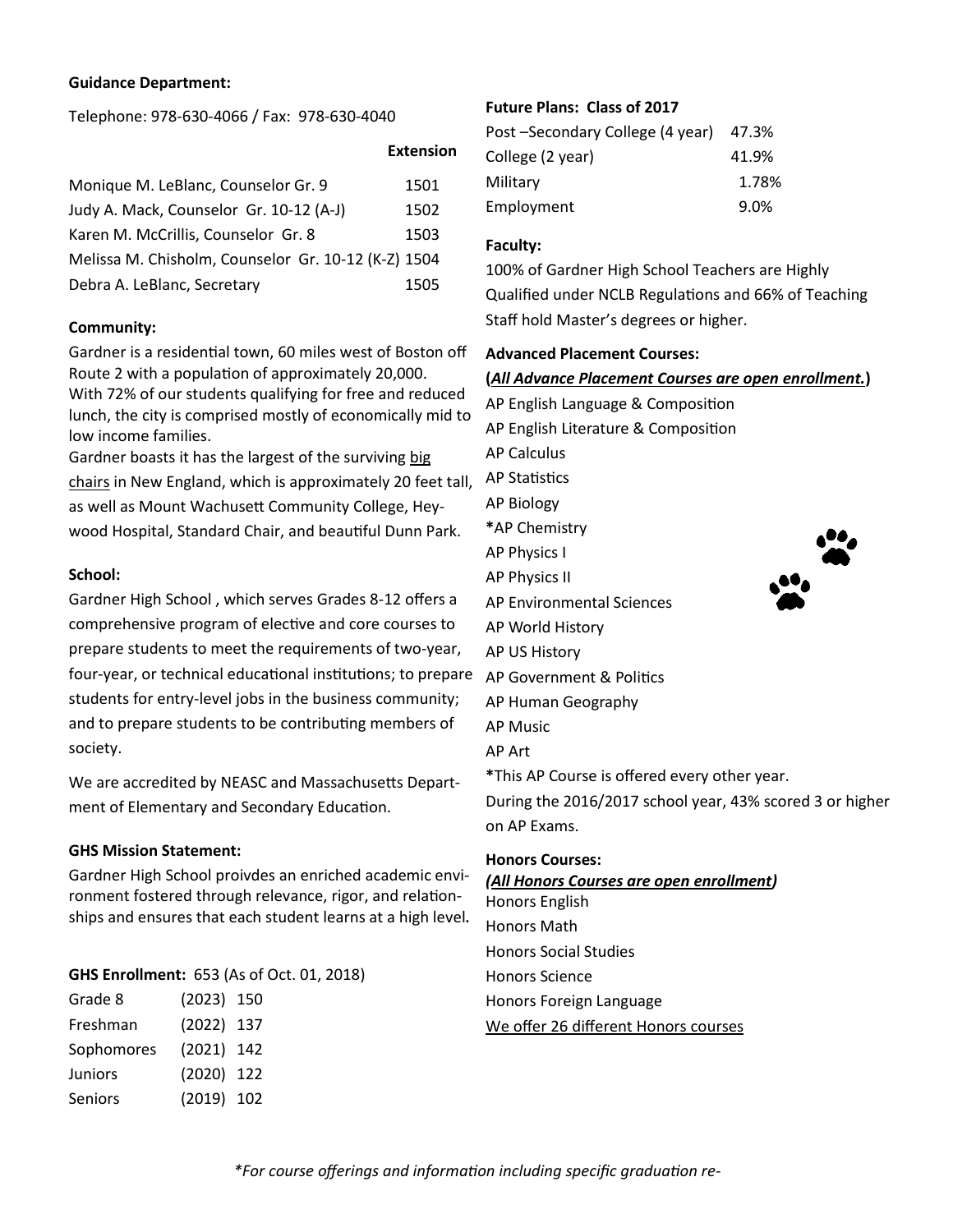#### **LANGUAGE ARTS**

AP English Language and Composition 11 AP English Literature and Composition 12 H English 9,10,11,12 CP English 9,10,11,12 CP The Short Story CP Young Adult Literature CP Creative Writing **MATHEMATICS** AP Statistics AP Calculus H Algebra II H Geometry H Precalculus CP Algebra I CP Algebra II CP Geometry CP Advanced Algebra & Trigonometry CP Introduction to Probability & Statistics CP Math Modeling **SCIENCE** AP Biology AP Chemistry AP Environmental Science AP Physics C-Mechanics AP Physics C-Electricity and Magnetism AP Physics H Anatomy and Physiology H Biology H Chemistry H Technology and Engineering CP Biology CP Chemistry CP Environmental Science CP Physics CP Engineering and Physics I & II CP Power and Energy CP Technology and Engineering CP Forensics Science CP Botany

#### **SOCIAL STUDIES**

AP US History AP World History AP US Government and Politics AP Human Geography H Modern World History II H United States History II H United States History I CP Modern World History II CP United States History I CP United States History II CP History of Rock and Roll CP Military History CP Civics CP Topics in Psychology CP Topics in Sociology CP Criminal Psychology **FOREIGN LANGUAGE** H French II, III, IV, V CP French I, II H Latin II, III, IV CP Latin I H Spanish II, III, IV CP Spanish I, II CP Classical Mythology **TECHNOLOGY EDUCATION** H Technology & Engineering CP Advanced Video Production Internship CP Advanced Video Production CP Automotive Technology/Transportation CP Digital Photography CP Robotics I, II CP Video Production Internship CP Wood I / Intro CP Wood II / Advance CP Construction Careers Exploration **HEALTH & WELLNESS** CP Wellness I and II CP Fitness CP Fitness and Nutrition CP Centered Self Recreational Physical Education

**ART** AP Studio Art CP Art I, II, III, IV Digital Photography Advanced Digital Photography CP Ceramics CP Ceramics II CP Drawing CP Painting II **PERFORMING ARTS** AP Music CP Band CP Chorus CP Drama CP Music Technology CP Instrumental Music CP Beginning Piano CP Color guard CP Beginning Guitar **STUDENT SUPPORT SERVICES** RISE Math RISE Pre Vocational Experiences RISE Biology Rise English RISE Social Studies ESL English A. B .C Independent Study English as a Second Language Advisory Math Enrichment Strategies for Success Academic Support **OTHER** Internships—School to Career In School Internship Community Service Women in Technology Best Buddies Yearbook



#### **For all course offerings: www.gardnerk12.org GHS: Guidance Department**

#### **SPECIAL PROGRAMS:**

**Link Crew:** Link Crew is a high school transition program that welcomes freshmen and makes them feel comfortable throughout the first year of their high school experience. During the High School Orientation, Link Leaders and freshmen start building the mentor relationship and freshmen receive information about how to be successful in high school. As positive role models, Link Crew Leaders are mentors and student leaders who guide the freshmen to discover what it takes to be successful during the transition to high school and help facilitate freshman success throughout the school year.

**Advanced Placement Academy:** The Gardner High School Advanced Placement Academy (APA) is a highly rigorous four-year honors program for students who are willing to diligently and earnestly put forth their absolute best efforts in their studies. Students must take 5 or more AP classes to graduate with the distinction of participating in The AP Academy.

**In-School Assistant:**The purpose of this semester and/or full-year elective course for juniors or seniors is to assist teachers in the preparation and delivery of their lessons and gain insight into current educational practices. Students interested in this offering should be prepared to devote a great deal of time to the work of the course, and to active classroom participation. Self-motivation is essential.

**School– to– Career: Work-Based-Learning/Internship Program**: The Gardner High School Work-Based Learning Program is

designed to allow selected students the opportunity to participate in an alternative educational program that focuses on the

Massachusetts Department of Elementary & Secondary Education Work-Based Learning Plan. Students approved for the program spend their morning in academic classes at Gardner High School and their afternoons learning workplace and career skills at an approved work site.